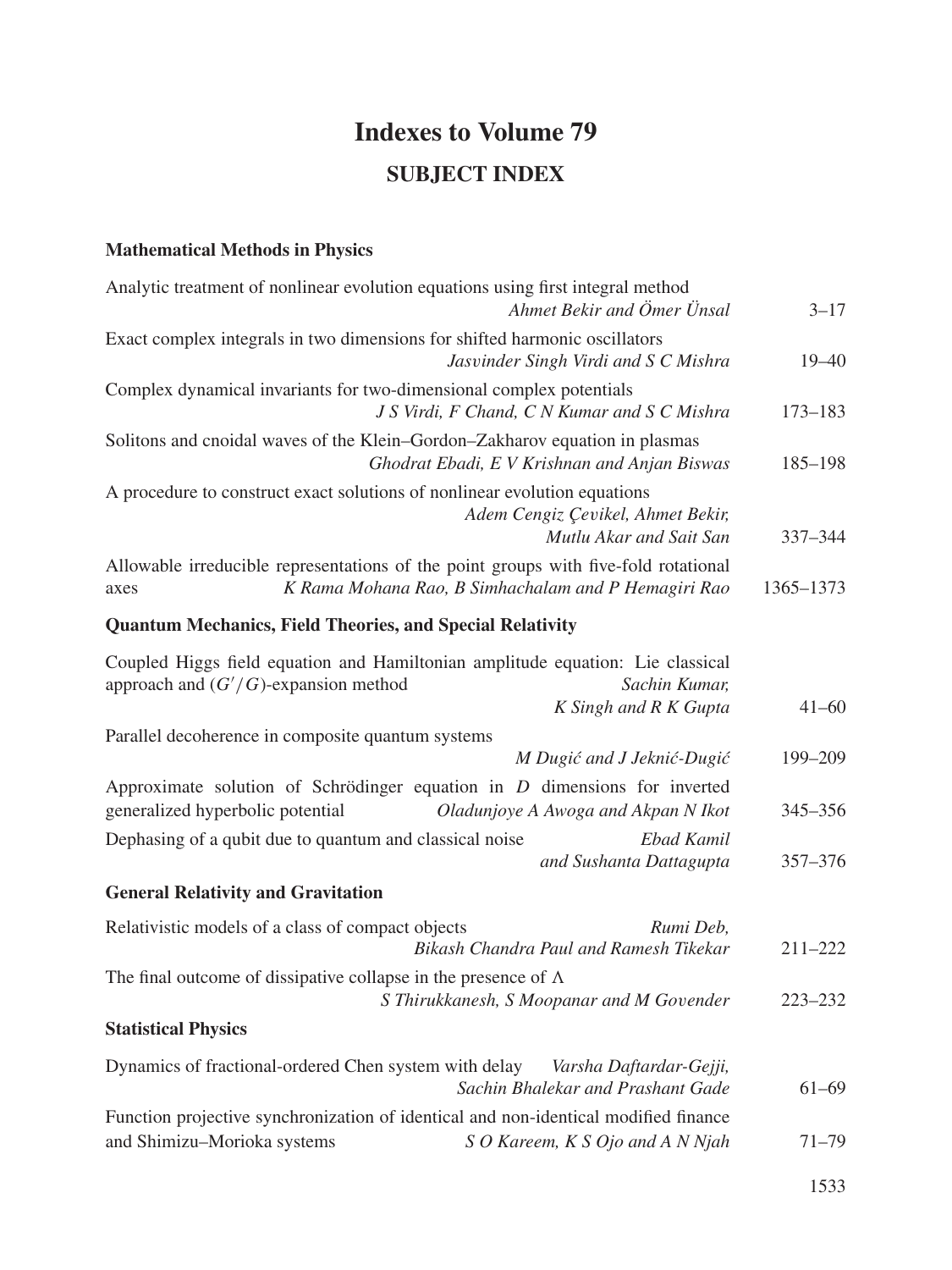| Antisynchronization of a novel hyperchaotic system with parameter mismatch and<br>external disturbances<br>Fei Yu, Chun Hua Wang, Yan Hu and Jin Wen Yin |                      | $81 - 93$   |
|----------------------------------------------------------------------------------------------------------------------------------------------------------|----------------------|-------------|
| Quantum Jarzynski equality with multiple measurement and feedback for isolated                                                                           |                      |             |
| Shubhashis Rana, Sourabh Lahiri and A M Jayannavar<br>system                                                                                             |                      | $233 - 241$ |
| Exact solutions of some coupled nonlinear diffusion-reaction equations using<br>auxiliary equation method                                                | Ranjit Kumar         | 393-402     |
| A universal projective synchronization of general autonomous chaotic system                                                                              |                      |             |
| Fuzhong Nian, Xingyuan Wang, Ming Li and Ge Guo                                                                                                          |                      | 1375-1383   |
| <b>Particle Physics</b>                                                                                                                                  |                      |             |
| Solutions of several coupled discrete models in terms of Lamé polynomials of                                                                             |                      |             |
| arbitrary order<br>Avinash Khare, Avadh Saxena and Apoorva Khare                                                                                         |                      | 377–392     |
| Higgs physics: Theory                                                                                                                                    | Abdelhak Djouadi     | 513-539     |
| Standard Model Higgs boson searches with the ATLAS detector at the Large<br>Hadron Collider                                                              | Aleandro Nisati      | 541-553     |
| Quantum chromodynamics effects in electroweak and Higgs physics                                                                                          |                      |             |
|                                                                                                                                                          | Frank Petriello      | 555-562     |
| Quantum chromodynamics results from HERA and JLAB                                                                                                        | Katja Krüger         | 563-578     |
| Light hadron, charmonium(-like) and bottomonium(-like) states                                                                                            | Hai-Bo Li            | 579-602     |
| Gauge boson production at colliders – Predictions for precision studies                                                                                  |                      |             |
|                                                                                                                                                          | Giulia Zanderighi    | 603-616     |
| Production of electroweak bosons at colliders                                                                                                            | Matthias U Mozer     | 617-627     |
| Top quark theory                                                                                                                                         | Eric Laenen          | 629-641     |
| Top production at hadron colliders                                                                                                                       | Albert De Roeck      | 643-658     |
| Top quark properties                                                                                                                                     | Yuji Takeuchi        | 659-673     |
| Electroweak symmetry breaking beyond the Standard Model                                                                                                  |                      |             |
|                                                                                                                                                          | Gautam Bhattacharyya | 675-690     |
| Searches for phenomena beyond the Standard Model at the Large Hadron Collider<br>with the ATLAS and CMS detectors                                        | Henri Bachacou       | 691-701     |
| Searches for physics beyond the Standard Model at the Tevatron                                                                                           | Alberto Annovi       | 703-717     |
| Heavy ions: Results from the Large Hadron Collider                                                                                                       | Tapan K Nayak        | 719-735     |
| Heavy ions: Report from Relativistic Heavy Ion Collider                                                                                                  | Sonia Kabana         | 737-752     |
| Sign-posting the phase diagram of quantum chromodynamics                                                                                                 | Sourendu Gupta       | 753-756     |
| Low-energy neutrino measurements                                                                                                                         | Davide D'Angelo      | 757-780     |
| Neutrinoless double beta decay                                                                                                                           | Kai Zuber            | 781-791     |
| Theoretical aspects of neutrino mass and lepton flavour violation                                                                                        |                      |             |
|                                                                                                                                                          | Graham G Ross        | 793-808     |
| A new observable to measure the top quark mass at hadron colliders                                                                                       |                      |             |
| Simone Alioli, Juan Fuster, Adrian Irles,                                                                                                                |                      |             |
| Sven Moch, Peter Uwer and Marcel Vos                                                                                                                     |                      | 809-812     |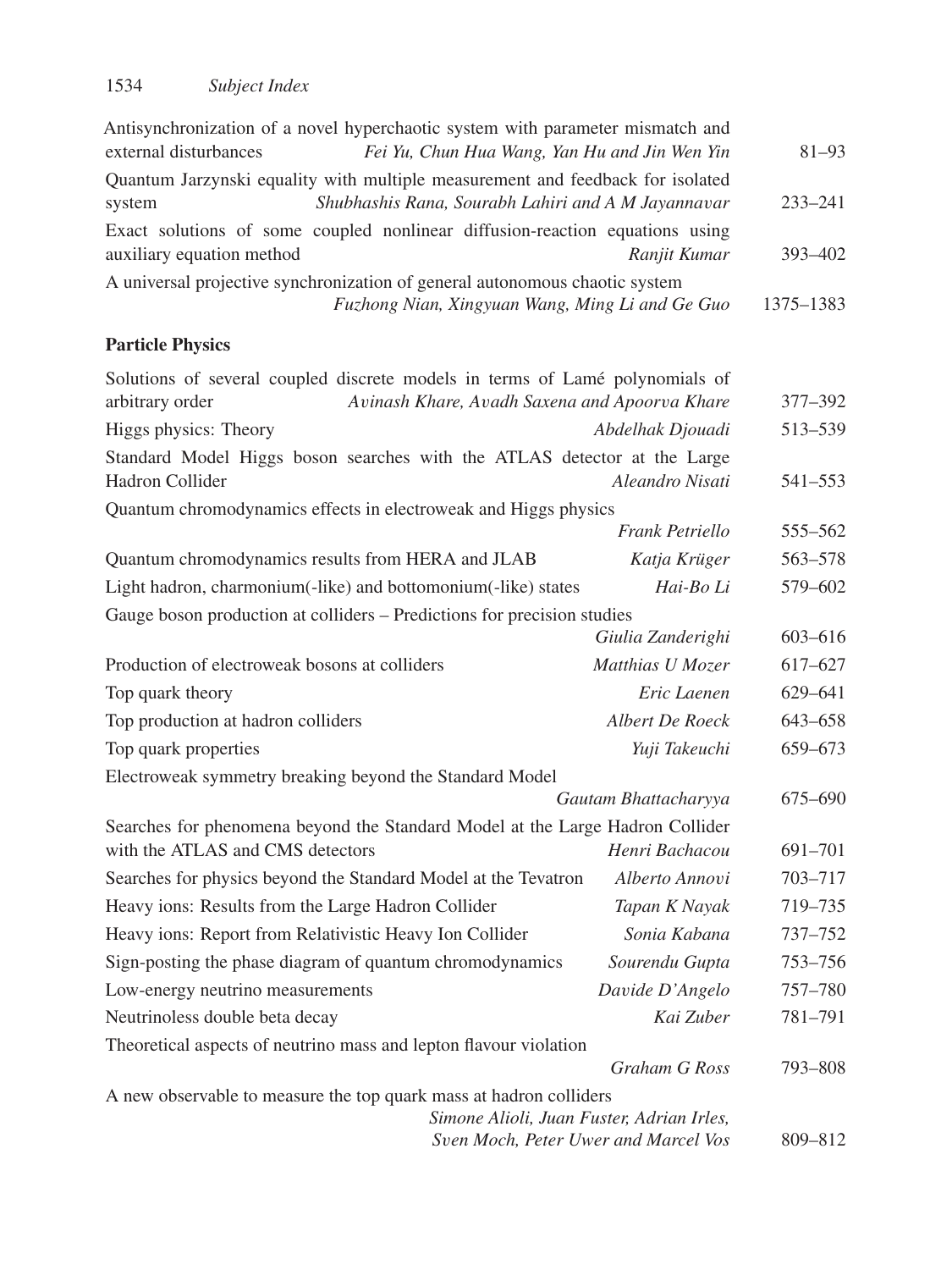| Measurement of the production cross-section of pairs of isolated photons in pp<br>collisions at $\sqrt{s} = 7$ TeV<br>Sudha Ahuja                                                                                   | 813-816 |
|---------------------------------------------------------------------------------------------------------------------------------------------------------------------------------------------------------------------|---------|
| Data-driven performance evaluation method for CMS RPC trigger system using<br>A Sharma and S B Beri<br>2011 data at LHC                                                                                             | 817-819 |
| Search for Standard Model Higgs boson in the decay channel $H \to ZZ \to l^+l^-q\bar{q}$<br>at CMS<br>Arun Kumar                                                                                                    | 821-824 |
| Measurements of the electron and muon inclusive cross-sections in proton-proton<br>collisions at $\sqrt{s} = 7$ TeV with the ATLAS detector<br>Moritz Backes                                                        | 825-828 |
| A search for charged massive long-lived particles at D0<br>Sudeshna Banerjee                                                                                                                                        | 829-832 |
| Non-singlet spin structure function $g_1^{NS}(x, t)$ in the DGLAP approach<br>Neelakshi N K Borah, D K Choudhury and P K Sahariah                                                                                   | 833-837 |
| Dijet physics with CMS detector at the Large Hadron Collider<br>Suvadeep Bose                                                                                                                                       | 839-843 |
| Search for the Standard Model Higgs boson produced in the decay channel<br>$H\rightarrow ZZ \rightarrow 2l2\tau$ with CMS detector at $\sqrt{s} = 7$ TeV<br>Chhibra Simranjit Singh                                 | 845-848 |
| Flavoured co-annihilation<br>D Chowdhury, R Garani and S K Vempati                                                                                                                                                  | 849-852 |
| Top physics with 0.70–1.08 fb <sup>-1</sup> of pp collisions with the ATLAS detector at<br>the LHC<br>Markus Cristinziani                                                                                           | 853-858 |
| Pion showers in highly granular calorimeters<br>Jaroslav Cvach                                                                                                                                                      | 859-862 |
| Quarkonia production at forward rapidity in Pb+Pb collisions at $\sqrt{s_{NN}}$ = 2.76 TeV<br>with the ALICE detector<br>Debasish Das                                                                               | 863-866 |
| A natural connection between neutrino mass generation and the lightness of a<br>next-to-minimal supersymmetric Standard Model pseudoscalar<br>Debottam Das,<br>Asmaa Abada, Gautam Bhattacharyya and Cédric Weiland | 867-870 |
| Search for heavy resonances decaying to tau pairs with the CMS detector at the<br>Large Hadron Collider<br>N Dhingra                                                                                                | 871-874 |
| Search for new physics in dijet mass and angular distributions in pp collisions at<br>$\sqrt{s}$ =7 TeV measured with the ATLAS detector<br>Thorsten Dietzsch                                                       | 875-878 |
| Ultraheavy Yukawa-bound states of fourth-generation at Large Hadron Collider<br><b>Ts Enkhbat</b>                                                                                                                   | 879-882 |
| Unification of 3-3-1 models<br>R Martinez and F Ochoa                                                                                                                                                               | 883-886 |
| SuSeFLAV: A program for calculating supersymmetric spectra and lepton flavour<br>Debtosh Chowdhury, Raghuveer Garani and Sudhir K Vempati<br>violation                                                              | 887-889 |
| Constraints on the $K_{l_3}$ form factors from analyticity and unitarity<br>Gauhar Abbas, B Ananthanarayan, Irinel Caprini and I Sentitemsu Imsong                                                                  | 891-894 |
| Physics beyond the Standard Model through $b \to s\mu^+\mu^-$ transition<br>Diptimoy Ghosh                                                                                                                          | 895-898 |
| Limits on anomalous trilinear gauge couplings at the CMS with 7 TeV Large Hadron<br>Collider data<br><b>Bhawna Gomber</b>                                                                                           | 899-902 |
| Dipole moments of the tau neutrino via the process $e^+e^- \rightarrow \nu \bar{\nu} \gamma$ in a 331 model<br>A Gutiérrez-Rodríguez                                                                                | 903-906 |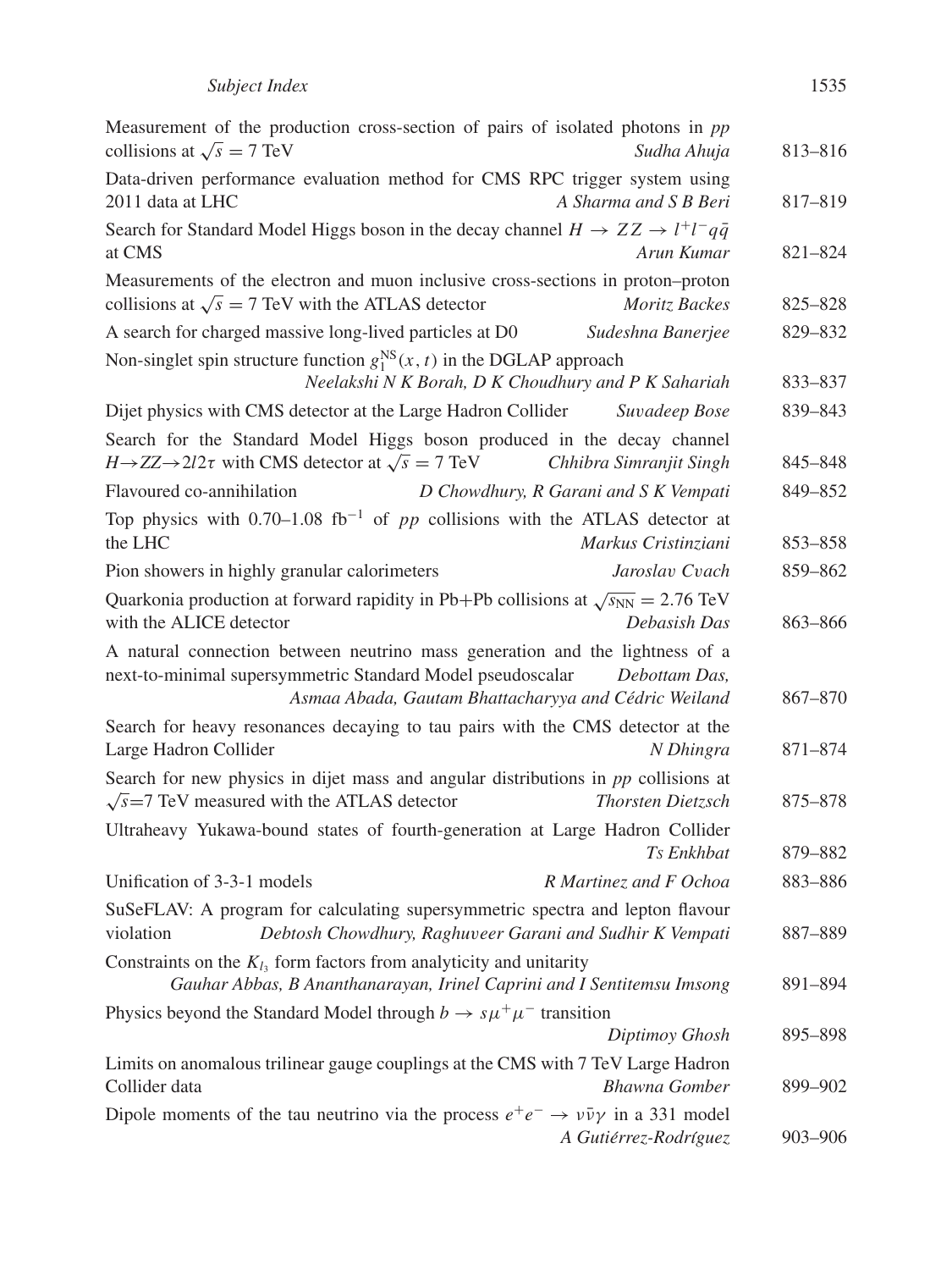| $W + jets$ in pp collisions at 7 TeV with ATLAS                                                                       | Giovanni Zevi Della Porta               | 907-910       |
|-----------------------------------------------------------------------------------------------------------------------|-----------------------------------------|---------------|
| Inclusive $b + Z$ , $Z \rightarrow \mu^+ \mu^-$ , $e^+ e^-$ production at CMS                                         | Natalie Heracleous                      | 911-915       |
| One-loop corrections to the baryon axial vector current                                                               | M A Hernández-Ruíz                      | 917-920       |
| Leptonic minimal flavour violation in warped extra dimensions                                                         | Abhishek M Iyer<br>and Sudhir K Vempati | 921-924       |
| Measurement of the cross-section of $Z\gamma$ and limits on ADD models at the CMS                                     |                                         |               |
| with 7 TeV Large Hadron Collider data                                                                                 | Sandhya Jain                            | 925-928       |
| Search for excited leptons in pp collisions at $\sqrt{s}$ =7 TeV                                                      | Shilpi Jain                             | 929–932       |
| Search for the Higgs boson in the $H \to WW \to \ell \nu i j$ decay channel in pp                                     |                                         |               |
| collisions at $\sqrt{s}$ = 7 TeV with the ATLAS detector                                                              | Dilip Kumar Jana                        | 933-936       |
| Measurement of the Drell–Yan differential cross-section $d\sigma/dM$ at $\sqrt{s} = 7$ TeV                            | M Jindal                                | 937–940       |
| Recent neutrino oscillation results from T2K                                                                          | H A Tanaka                              | 941-952       |
| Long-baseline experiments, now and soon!                                                                              | Jenny Thomas                            | 953-962       |
| Towards a $\theta_{13}$ measurement                                                                                   | Kam-Biu Luk                             | 963-977       |
| Neutrino mass and mixing – status                                                                                     | Thomas Schwetz                          | 979-992       |
| Whither colliders after the Large Hadron Collider?                                                                    | Rolf-Dieter Heuer                       | 993-1002      |
| India-based Neutrino Observatory                                                                                      | Naba K Mondal                           | 1003-1020     |
| Indirect searches for dark matter                                                                                     | Marco Cirelli                           | $1021 - 1043$ |
| Review of dark matter direct detection experiments                                                                    | Rupak Mahapatra                         | 1045-1057     |
| The information paradox: Conflicts and resolutions                                                                    | Samir D Mathur                          | 1059-1073     |
| Applications of the AdS/CFT correspondence                                                                            | Shiraz Minwalla                         | 1075-1090     |
| Overview of the Cabibbo-Kobayashi-Maskawa matrix                                                                      | Tim Gershon                             | 1091-1108     |
| B-physics results from the Large Hadron Collider                                                                      | Gerhard Raven                           | 1109-1124     |
| Some theoretical issues in heavy flavour physics                                                                      | Amol Dighe                              | 1125-1139     |
| Charged-lepton flavour physics                                                                                        | Andreas Hoecker                         | 1141-1167     |
| Summary of Lepton-Photon 2011                                                                                         | Michael E Peskin                        | 1169-1214     |
| Search with the ATLAS detector for new physics with significant missing transverse<br>energy and two isolated leptons | João Firmino da Costa                   | 1215-1218     |
| Search for anomalous Wtb couplings in single top quark production at D0                                               | Jyoti Joshi and Suman Beri              | 1219-1222     |
| Measurement of single top production in pp collisions at 7 TeV with the CMS<br>detector                               | Jyothsna Rani Komaragiri                | 1223-1226     |
| $W^{\pm}Z$ production in pp collisions at 7 TeV with ATLAS                                                            | Michael Kagan                           | 1227-1230     |
| Neutral current cross-section measurement at low $Q^2$ and high y with the ZEUS                                       |                                         |               |
| detector at HERA                                                                                                      | Prabhdeep Kaur                          | 1231-1234     |
| Tau reconstruction and identification algorithm                                                                       | Raman Khurana                           | 1235-1238     |
| ATLAS fast physics monitoring                                                                                         | Karsten Köneke                          | 1239-1241     |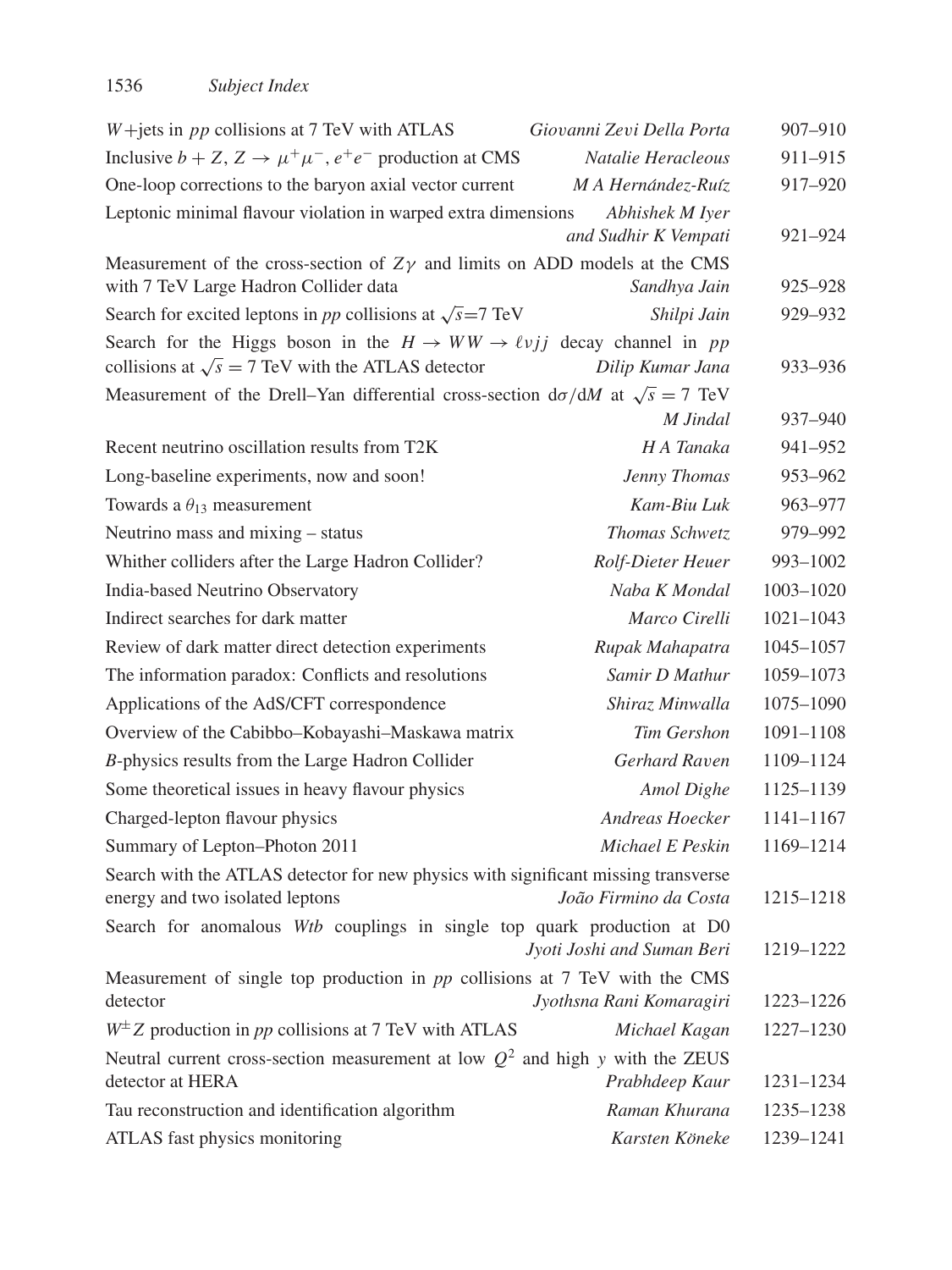| Main injector particle production experiment at Fermilab<br>Sonam Mahajan,<br>Ashok Kumar and Rajendran Raja                                                                   | 1243-1246     |
|--------------------------------------------------------------------------------------------------------------------------------------------------------------------------------|---------------|
| Single W production in $e^- \gamma$ collisions through the decay lepton spectrum to probe                                                                                      |               |
| $\gamma$ WW couplings<br>Satendra Kumar and P Poulose                                                                                                                          | 1247-1250     |
| $B$ decays to baryons<br>Torsten Leddig                                                                                                                                        | $1251 - 1254$ |
| Model unspecific search for new physics in pp collision at $\sqrt{s} = 7$ TeV<br>Shivali Malhotra, Md Naimuddin, Thomas Hebbeker, Arnd Meyer,                                  |               |
| Holger Pieta, Paul Papacz, Stefan Antonius Schmitz and Mark Olschewski                                                                                                         | 1255-1258     |
| Model-independent search for new physics at D0 experiment<br>Md Naimuddin                                                                                                      | 1259-1262     |
| Search for the Higgs boson in $H \to WW \to 2l2\nu$ mode with the CMS detector<br>N Nishu and S B Beri                                                                         | 1263-1266     |
| Angular distribution of cosmic muons using INO-ICAL prototype detector at TIFR<br>S Pal, G Majumder, N K Mondal, D Samuel and B Satyanarayana                                  | 1267-1270     |
| Radiative see-saw formula in nonsupersymmetric $SO(10)$ with dark matter<br>Mina K Parida                                                                                      | 1271-1274     |
| Top-spin analysis of new scalar and tensor interactions in $e^+$ $e^-$ collisions with<br>transverse beam polarization<br>B Ananthanarayan, Monalisa Patra                     |               |
| and Saurabh D Rindani                                                                                                                                                          | 1275-1279     |
| $B_s$ data at Tevatron and possible new physics<br>Amol Dighe, Diptimoy Ghosh,<br>Anirban Kundu and Sunando Kumar Patra                                                        | 1281-1284     |
| $W/Z + jet(s)$ production in pp collisions at $\sqrt{s} = 7$ TeV<br>S B Beri, L K Saini<br>and A P Singh                                                                       | 1285-1288     |
| Search for a SM Higgs boson in dilepton plus missing transverse energy final state<br>with the DØ detector at $\sqrt{s} = 1.96 \text{ TeV}$<br>Ruchika Nayyar and Kirti Ranjan | 1289-1292     |
| Anomalous top magnetic couplings<br>G González-Sprinberg, R Martinez<br>and Jorge Vidal                                                                                        | 1293-1296     |
| Top polarization and exploration of $t\bar{t}$ forward-backward asymmetry<br>Pratishruti Saha                                                                                  | 1297-1300     |
| Quantifying uncertainties in the high-energy neutrino cross-section<br>A Cooper-Sarkar, P Mertsch and S Sarkar                                                                 | 1301-1308     |
| Triggering on hadronic tau decays: ATLAS meets the challenge<br>Mark Scarcella                                                                                                 | 1309-1312     |
| Event shape variables in supersymmetry searches at 7 TeV LHC<br>Dipan Sengupta                                                                                                 | 1313-1315     |
| The pion form factor from analyticity and unitarity B Ananthanarayan,<br>Irinel Caprini and I Sentitemsu Imsong                                                                | 1317-1320     |
| Search for the Standard Model Higgs boson in the decay channel $H \to ZZ^{(*)} \to 4l$<br><b>Chahal Gurpreet Singh</b><br>at CMS                                               | 1321-1324     |
| Measurement of neutral current cross-sections at high Bjorken-x with the<br>ZEUS detector at HERA<br><b>Inderpal Singh</b>                                                     | 1325-1329     |
| Low-energy neutrino and dark matter physics with sub-keV germanium detectors<br>A K Soma, L Singh, M K Singh, V Singh and H T Wong                                             | 1331-1335     |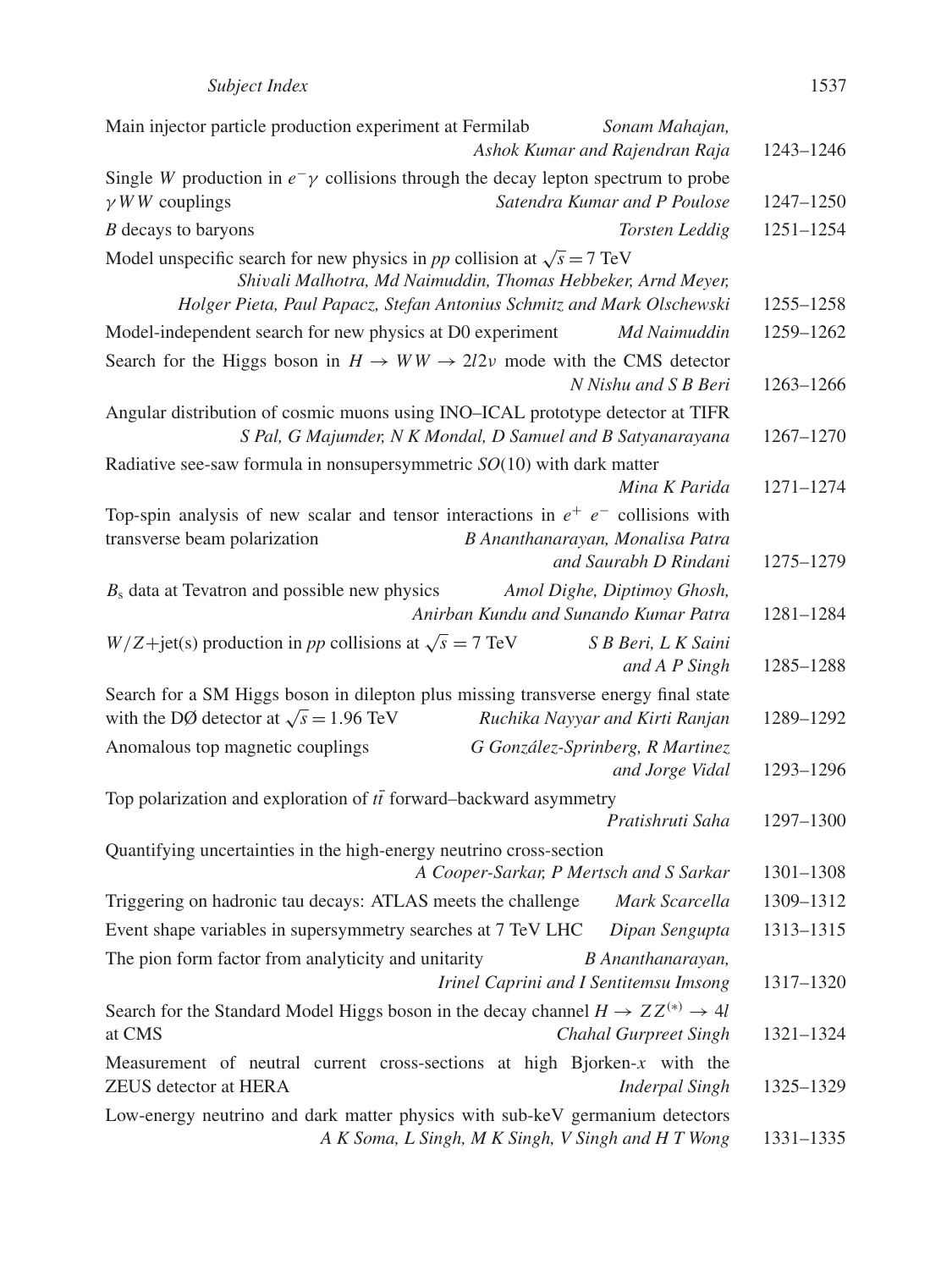| Tau reconstruction, energy calibration and identification at ATLAS                                                                                                                                                                                                                                                                                                                        |             |
|-------------------------------------------------------------------------------------------------------------------------------------------------------------------------------------------------------------------------------------------------------------------------------------------------------------------------------------------------------------------------------------------|-------------|
| Michel Trottier-McDonald                                                                                                                                                                                                                                                                                                                                                                  | 1337-1340   |
| Search for a Higgs boson decaying into two photons in the CMS detector                                                                                                                                                                                                                                                                                                                    |             |
| Roberta Volpe                                                                                                                                                                                                                                                                                                                                                                             | 1341-1344   |
| Open flavour charmed mesons in a quantum chromodynamics potential model<br>Krishna Kingkar Pathak and D K Choudhury                                                                                                                                                                                                                                                                       | 1385-1393   |
| Quantitative assessment of target dependence of pion fluctuation in hadronic<br>interactions – estimation through erraticity<br>Dipak Ghosh,<br>Argha Deb, Mitali Mondal, Arindam Mondal and Sitaram Pal                                                                                                                                                                                  | 1395-1405   |
| <b>Nuclear Physics</b>                                                                                                                                                                                                                                                                                                                                                                    |             |
| Production parameters of the therapeutic $105$ Rh radionuclide using medium energy<br>Mayeen Uddin Khandaker, Kwangsoo Kim and Guinyun Kim<br>cyclotron                                                                                                                                                                                                                                   | $243 - 248$ |
| Measurement of $^{232}Th(n, \gamma)$ and $^{232}Th(n, 2n)$ cross-sections at neutron energies<br>of 13.5, 15.5 and 17.28 MeV using neutron activation techniques<br>Sadhana Mukerji, H Naik, S V Suryanarayana, S Chachara, B S Shivashankar,<br>V Mulik, Rita Crasta, Sudipta Samanta, B K Nayak, A Saxena, S C Sharma,<br>P V Bhagwat, K K Rasheed, R N Jindal, S Ganesan, A K Mohanty, |             |
| A Goswami and P D Krishnani                                                                                                                                                                                                                                                                                                                                                               | $249 - 262$ |
| Design of a 10 MeV, 352.2 MHz drift tube Linac<br>Nita S Kulkarni                                                                                                                                                                                                                                                                                                                         | $263 - 274$ |
| Nuclear structure of <sup>216</sup> Ra at high spin<br>S Muralithar, G Rodrigues,<br>R P Singh, R K Bhowmik,<br>P Mukherjee, B Sethi and I Mukherjee                                                                                                                                                                                                                                      | 403-415     |
| The isospin mixing and the superallowed Fermi beta decay<br>A E Çalik,<br>M Gerçeklioğlu and D I Salamov                                                                                                                                                                                                                                                                                  | 417-426     |
| Sensitivity in the trajectory of long-range $\alpha$ -particle<br>P V Kunhikrishnan,<br>A Rajan Nambiar and K P Santhosh                                                                                                                                                                                                                                                                  | 427-434     |
| Transverse momentum distributions of identified particles produced in $pp$ , $p(d)A$ ,<br>and AA collisions at high energies<br>Ya-Qin Gao, Cai-Xing Tian,<br>Mai-Ying Duan, Bao-Chun Li and Fu-Hu Liu                                                                                                                                                                                    | 1407-1423   |
| <b>Atomic and Molecular Physics</b>                                                                                                                                                                                                                                                                                                                                                       |             |
| Total (complete) and ionization cross-sections of argon and krypton by positron<br>impact from 15 to 2000 $eV$ – Theoretical investigations <i>Harshit N Kothari</i><br>and K N Joshipura                                                                                                                                                                                                 | 435-442     |
| Electric field enhancement at multiple densities in laser-irradiated nanotube<br>U Chakravarty, P A Naik and P D Gupta<br>plasma                                                                                                                                                                                                                                                          | 443-456     |
| <b>Laser and Optics</b>                                                                                                                                                                                                                                                                                                                                                                   |             |
| Analytical model of transient temperature and thermal stress in continuous wave                                                                                                                                                                                                                                                                                                           |             |
| double-end-pumped laser rod: Thermal stress minimization study<br>Khalid S Shibib, Mayada M Tahir and Haqi I Qatta                                                                                                                                                                                                                                                                        | $287 - 297$ |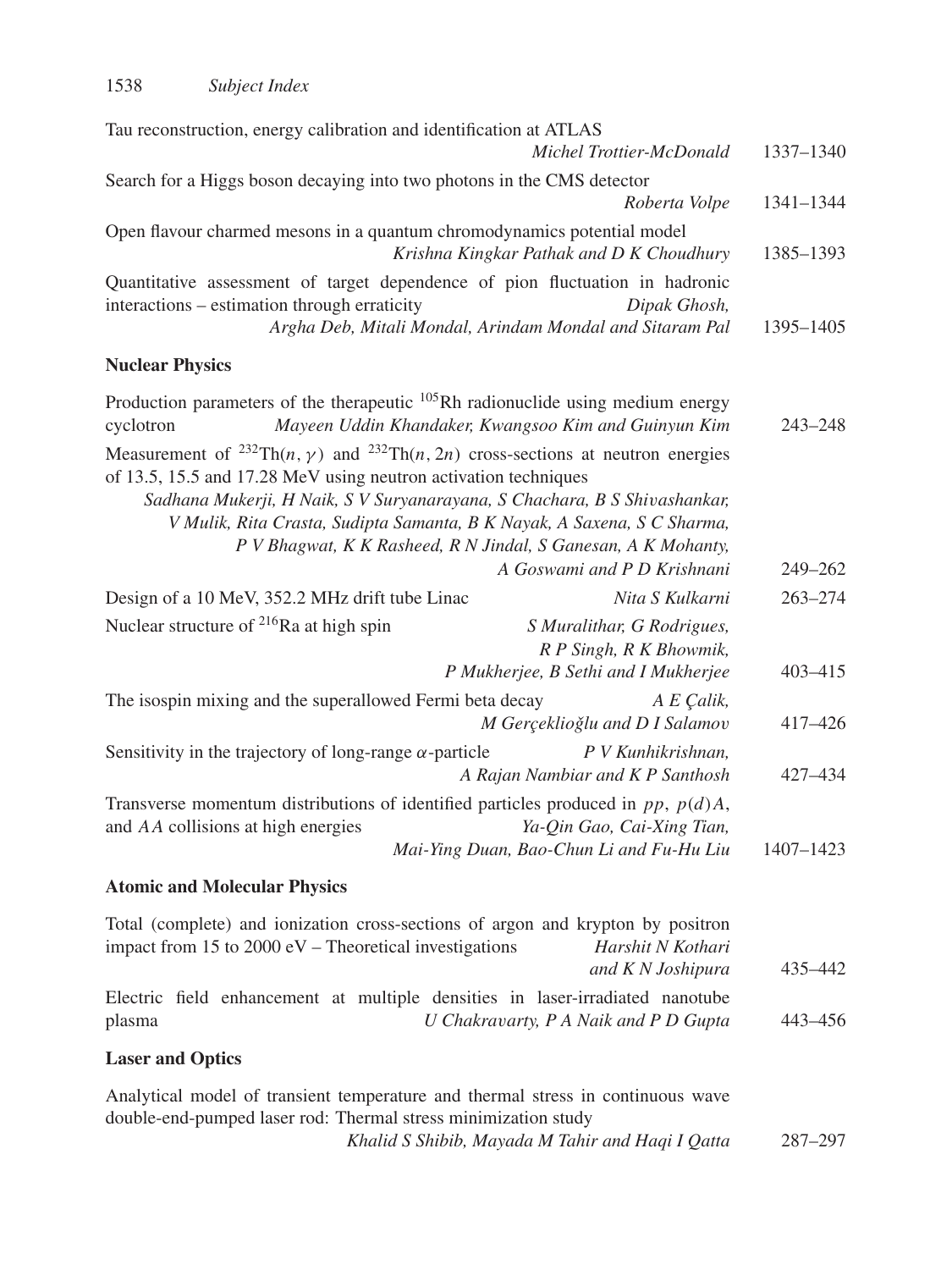| Generation of tunable 16 $\mu$ m radiation from CO <sub>2</sub> by cascade lasing<br><b>Utpal Nundy</b><br>and Manoj Kumar                                                                                                                   | 1425-1441   |
|----------------------------------------------------------------------------------------------------------------------------------------------------------------------------------------------------------------------------------------------|-------------|
| Influence of pseudorandom bit format on the direct modulation performance of<br>semiconductor lasers<br>Moustafa Ahmed, Safwat W Z Mahmoud<br>and Alaa A Mahmoud                                                                             | 1443–1456   |
| <b>Acoustics</b>                                                                                                                                                                                                                             |             |
| On wave characteristics of piezoelectromagnetics<br>A A Zakharenko                                                                                                                                                                           | $275 - 285$ |
| <b>Classical Mechanics</b>                                                                                                                                                                                                                   |             |
| Effect of hydrostatic pressure on the structural, elastic and electronic properties of<br>Salah Daoud, Kamel Loucif,<br>(B3) boron phosphide<br>Nadhira Bioud, Noudjoud Lebgaa and Laarbi Belagraa                                           | $95 - 106$  |
| <b>Fluid Dynamics</b>                                                                                                                                                                                                                        |             |
| Heat transfer in MHD flow of dusty viscoelastic (Walters' liquid model-B) stratified<br>fluid in porous medium under variable viscosity<br>Om Prakash,<br>Devendra Kumar and Y K Dwivedi                                                     | 1457–1470   |
| <b>Plasma Physics</b>                                                                                                                                                                                                                        |             |
| A note on the drift waves in the presence of electrons added by meteors by ablation<br>phenomena or by thermionic emissions<br>V H Kulkarni and Shobha Kadam<br>Main reaction process simulation of hydrogen gas discharge in a cold cathode | $107 - 111$ |
| electric vacuum device<br>Jing-Ye Liu, Yuan Gao and Gang Wang                                                                                                                                                                                | $113 - 124$ |
| Calibration-free laser-induced breakdown spectroscopy for quantitative elemental<br>V K Unnikrishnan, K Mridul, R Nayak,<br>analysis of materials<br>K Alti, V B Kartha, C Santhosh, G P Gupta and B M Suri                                  | 299-310     |
| Dynamic imaging and hydrodynamics study of high velocity, laser-accelerated thin<br>foil targets using multiframe optical shadowgraphy<br>S Tripathi,<br>S Chaurasia, P Leshma and L J Dhareshwar                                            | 1471-1483   |
| <b>Condensed Matter Physics</b>                                                                                                                                                                                                              |             |
| Electron transport in wurtzite InN<br>F M Abou El-Ela and B M El-Assy                                                                                                                                                                        | $125 - 136$ |
| The relationship between the doping levels and some physical properties of $SnO2:F$<br><b>Demet Tatar</b><br>thin films spray-deposited on optical glass<br>and Bahattin Düzgün                                                              | $137 - 150$ |
| Lekhnitskii's formalism of one-dimensional quasicrystals and its application                                                                                                                                                                 |             |
| Yang Gao                                                                                                                                                                                                                                     | 311-318     |
| Collapse of a Bose gas: Kinetic approach<br><b>Shyamal Biswas</b>                                                                                                                                                                            | 319-325     |
| Electronic structure and equilibrium properties of hcp titanium and zirconium<br><b>B</b> P Panda                                                                                                                                            | 327-335     |